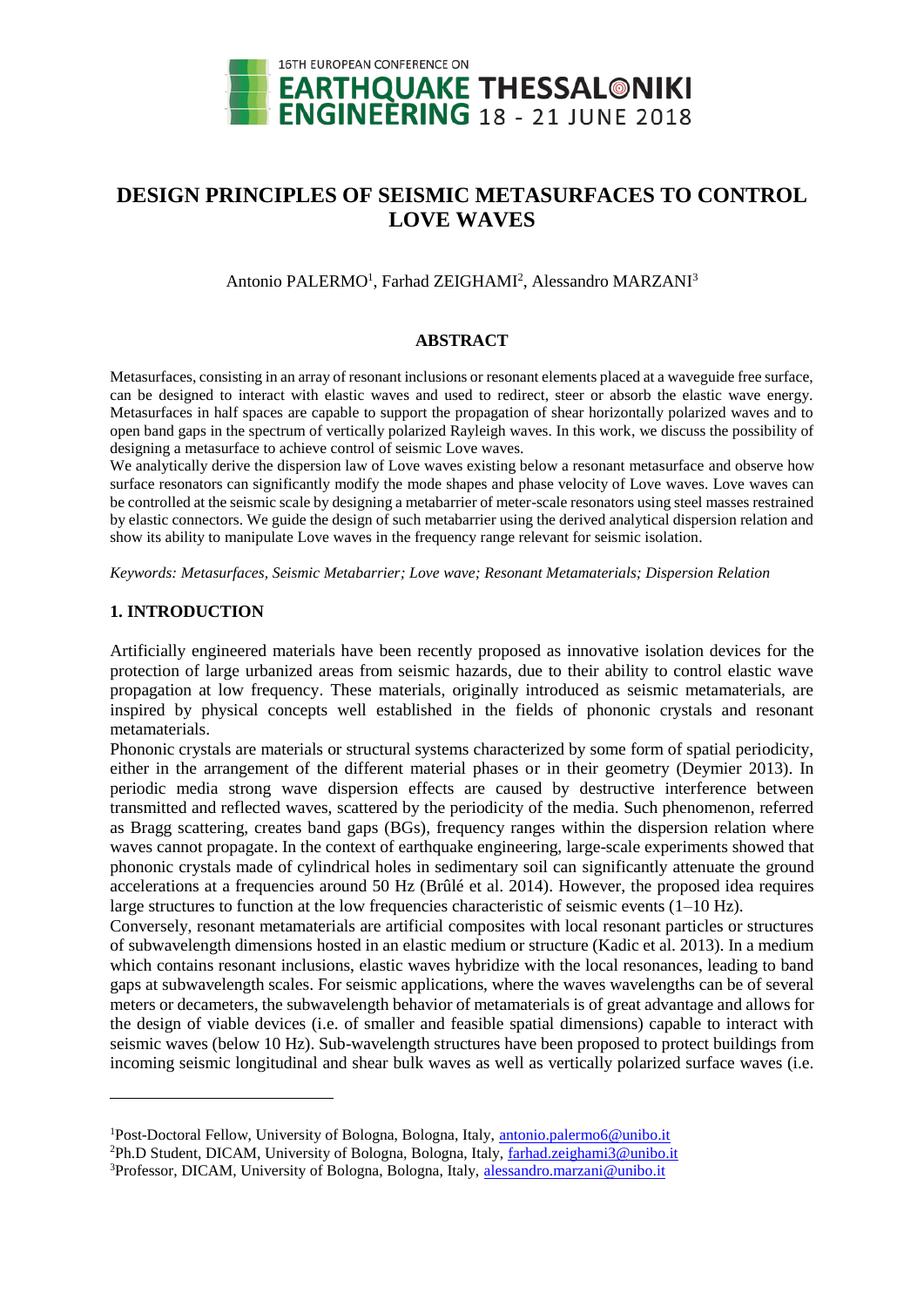Rayleigh waves), in the form of resonant foundations (Finocchio et al. 2014; La Salandra et al. 2017) or resonant metabarriers (Palermo et al. 2016; Dertimanis et al. 2016).

The latter consists of an array of vertically resonant units each of them realized with a steel mass and elastic supports encased in cylindrical concrete shell buried below the surface ground. Such an array of resonant units constitutes a metasurface, i.e. a planar metamaterial placed at the free surface of a medium to control the propagation of surface waves. In particular, the designed metabarrier exploits the coupling between Rayleigh waves and surface resonators to steer part of their energy into the soil bulk and isolate critical infrastructures or entire blocks.

Indeed, in layered soils, Rayleigh waves are accompanied by horizontally polarized surface waves, the Love waves, generated by the constructive interference of shear waves trapped in a superficial soft layer (e.g. a basin) over a rigid substrate (e.g. the bedrock).

Love waves are dispersive, have multi-modal nature (i.e. there exist an infinity number of Love solution supported by a soft layer) and travel with a lower speed in comparison with primary and secondary bulk waves. Due to their polarization, Love waves are often responsible of large damages in structures and infrastructures, also at significant distance from the epicenter.

For this reason, here we investigate the possibility of designing a metabarrier for Love waves control. We study analytically the interaction of Love waves with a metasurface of horizontal resonators, used as simplified model of the engineered metabarrier. Starting from the classical dispersion relation for the Love waves, we consider the effect of the metasurface on the Love wave propagation in terms of shear stress exchanged by the resonators over the free surface. We derive the dispersion relation of Love waves interacting with this array of resonators and highlights how the Love wave mode shapes and phase velocity can be affected by changing the resonators mechanical parameters (mass and stiffness).

## **2. DISPERSION LAW FOR LOVE WAVES COUPLED WITH A METASURFACE**

#### *2.1 Analytical derivation*

We considered a layered medium which consists of an isotropic and homogeneous layer with a thickness h<sup>1</sup> laying on an isotropic and homogeneous half-space. The contact between the two layers is considered to be perfect. As shown in Figure 1, the soft layer has a shear velocity  $\beta_1$ , and a density  $\rho_1$ , while the bottom half-space has a shear velocity  $\beta_2$ , and a density  $\rho_2$ , with  $\beta_1 < \beta_2$ . The related shear moduli are given as:

$$
\begin{cases}\n\mu_1 = \rho_1 \cdot \beta_1^2 \\
\mu_2 = \rho_2 \cdot \beta_2^2\n\end{cases}
$$
\n(1)

We introduce a Cartesian coordinate system x-y-z and consider a harmonic Love wave which propagates along the x-axis, polarized along the y-axis. Denoting its angular frequency as *ω*, the wave number as *k* and wave phase velocity as *c*, we have:

$$
k = -\frac{\omega}{c} \tag{2}
$$

We assume the only non-zero displacements in the two layers as:  
\n
$$
v_1 = \left( A e^{ik s_1 z} + B e^{-ik s_1 z} \right) e^{i (\alpha t - k x)}, \quad v_2 = \left( C e^{ik s_2 z} + D e^{-ik s_2 z} \right) e^{i (\alpha t - k x)},
$$
\n(3)

where  $s_1$  and  $s_2$  are defined as:

$$
s_1 = \sqrt{\left(\frac{c^2}{\beta_1^2} - 1\right)}, \quad s_2 = \sqrt{\left(\frac{c^2}{\beta_2^2} - 1\right)}.
$$
\n(4)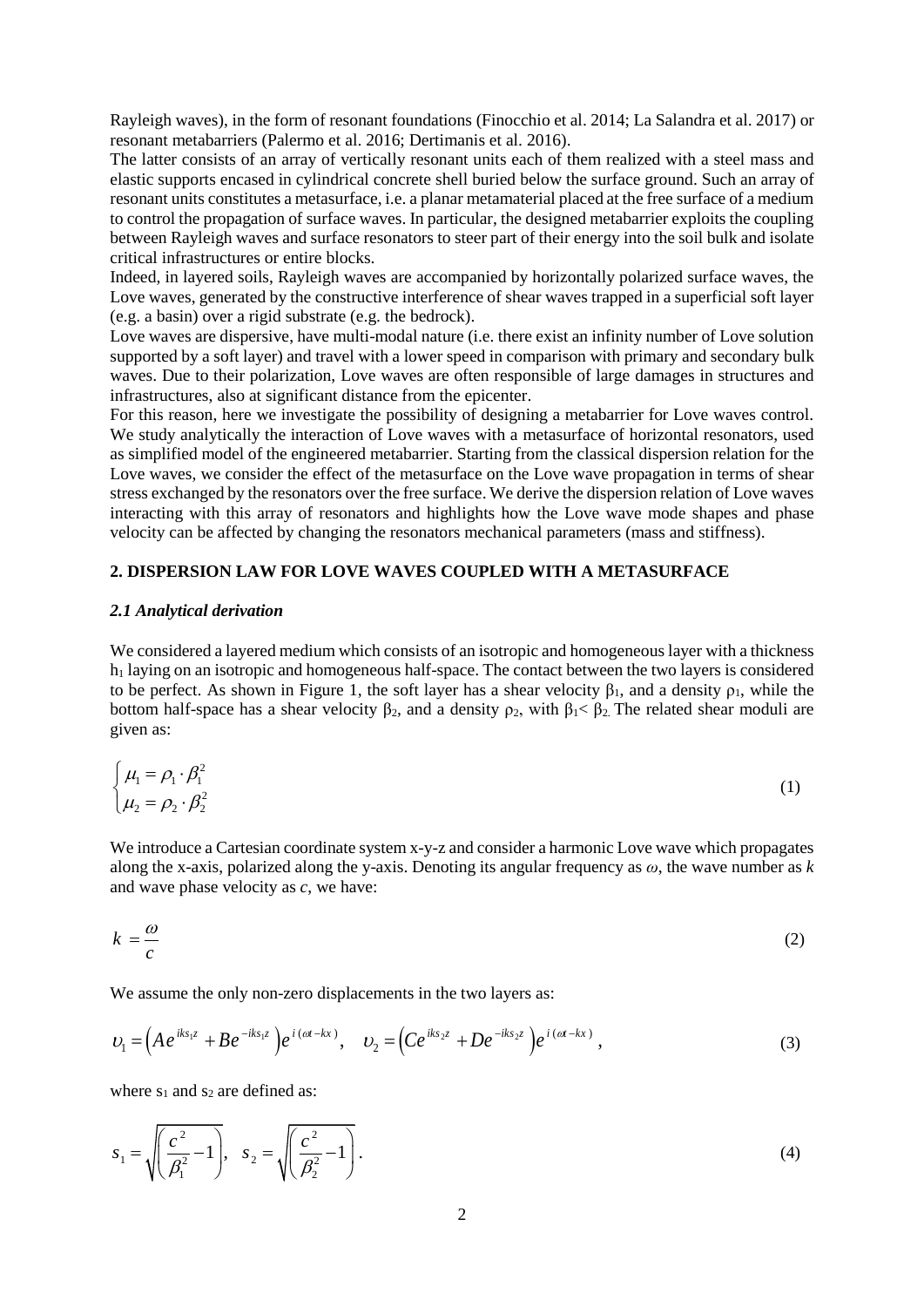The assumed displacements in Equation 3 satisfy the equation of motion for transverse wave in the two layers:

$$
\nabla^2 \nu_i = \frac{1}{\beta_i^2} \frac{\partial^2 \nu_i}{\partial t^2}, \quad i = 1, 2 \tag{5}
$$

Standard Love wave derivations adopts the following set of boundary conditions to determine the arbitrary constants A, B, C and D in Equation 3 and the related Love wave dispersion curve (Novotny 1999):

Condition I: Free surface of the medium ( $z = 0$ ). Since  $\tau_{zx} = \tau_{zz} = 0$ , only one component is left:

$$
\left(\tau_{zy}\right)_1 = \mu_1 \frac{\partial v_1}{\partial z} = 0
$$
 For  $z = 0$ , (6)

where,  $(\tau_{zy})$ <sub>1</sub> is the tangential stress component.

Condition II: Continuity of displacement at the layer- half space interface  $(z = h_1)$ 

$$
v_1 = v_2 \tag{7}
$$

Condition III: Continuity of tangential stress at the layer- half space interface  $(z = h_1)$ 

$$
\left(\tau_{zy}\right)_1 = \left(\tau_{zy}\right)_2 \implies \mu_1 \frac{\partial \nu_1}{\partial z} = \mu_2 \frac{\partial \nu_2}{\partial z}
$$
 For  $z = h_1$ , (8)

Condition IV: Zero displacement at infinite depth ( $z \rightarrow \infty$ )

$$
v_2(z) \to 0 \t z \to \infty \t (9)
$$

The boundary condition in Equation 9 is satisfied for a displacement of  $v_2$  the form:

$$
v_2 = Ce^{-ks_2^*z}e^{i(\omega t - kx)}, \quad D = 0.
$$
 (10)

for any  $c < \beta_2$  where

$$
s_2^* = \sqrt{\left(1 - \frac{c^2}{\beta_2^2}\right)}
$$
(11)

The metabarrier is modelled by means of a metasurface of single-degree of freedom mechanical oscillators, oriented along the polarization direction of the Love waves (Palermo et al. 2017) (see Figure 1b). Here each horizontal resonator is placed on the outer surface of the top layer  $(z = 0)$  with a spacing A<sup>r</sup> on the horizontal plane.

The equation of motion of each resonator reads

$$
m\ddot{\nu}_r = k_r \left( \nu_1(0) - \nu_r \right) \tag{12}
$$

In the Equation 12, *m* is the mass of the resonator,  $k_r$  its stiffness and  $v_r$  the displacement of the resonator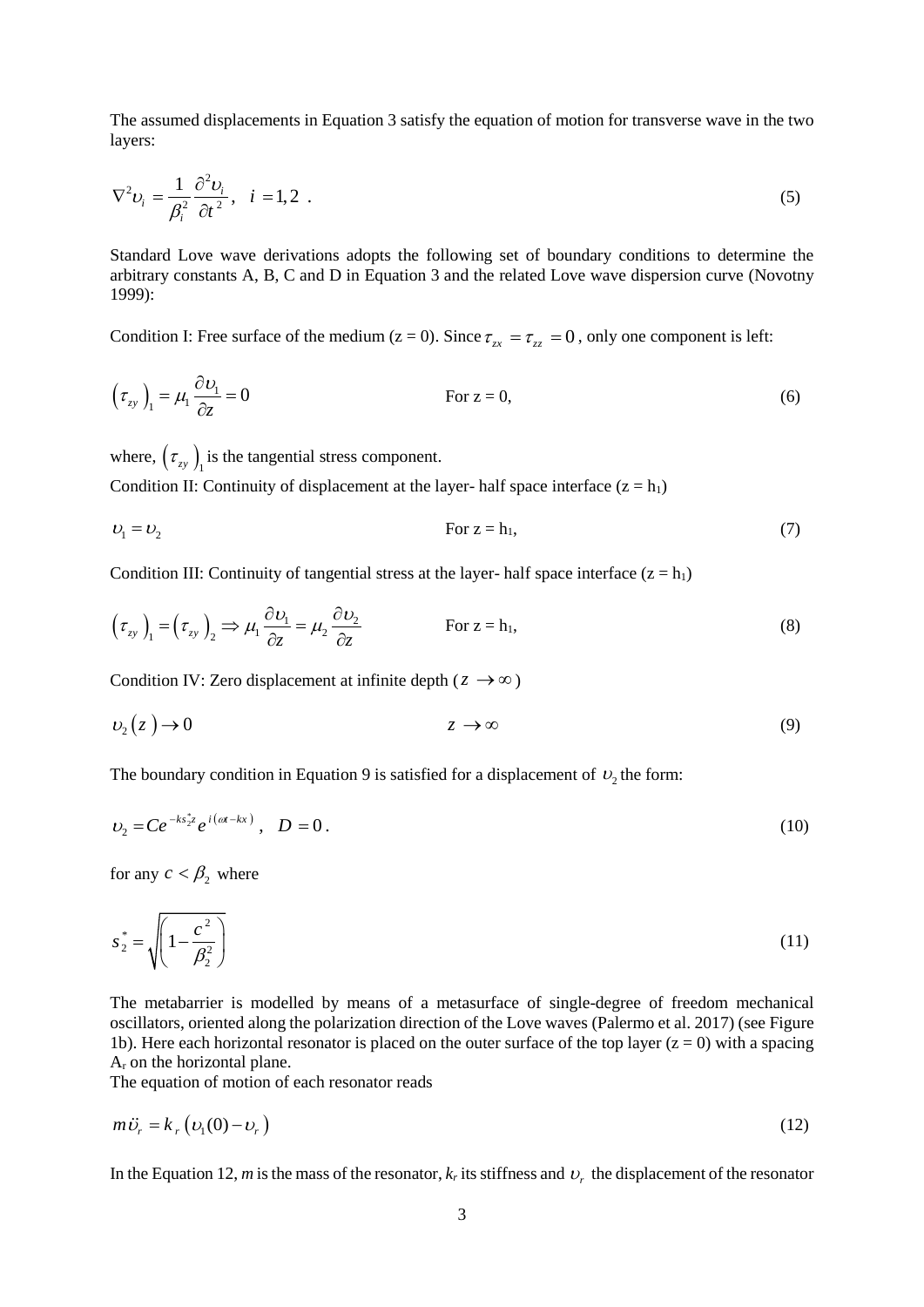mass,  $v_1(0)$  is the displacement at the base of the resonator.

From Equation 12 we evaluate the amplitude of the resonator motion  $v_r$  as:

$$
v_r = \frac{\omega_r^2}{\omega_r^2 - \omega^2} v_1(0)
$$
\n(13)

where,  $\omega_r = \sqrt{\frac{\kappa_r}{\lambda}}$ *k*  $\omega_r = \sqrt{\frac{k}{m}}$  is angular frequency of the resonator.

Thus, we recover the stress transferred by the resonator over the soft layer surface as:  
\n
$$
\tau_{zy,r} = \frac{F}{A_r} = \frac{k_r}{A_r} \cdot \left(\frac{\omega^2}{\omega_r^2 - \omega^2}\right) \cdot \nu_1 \cdot (A + B) \cdot e^{i(\omega t - kx)}
$$
\n(14)

We can now derive the dispersion relation for the Love waves coupled with surface resonators by substituting the non-zero tangential stress at the free surface with the stress derived in Equation 14 as:

$$
\left(\tau_{zy}\right)_1 = -\tau_{zy,r} \tag{15}
$$

By substituting the assumed displacements in Equation 3 in the set of boundary conditions of Equations 7, 8, 10 and 14, we obtain a system of equations whose non-trivial solution provides the Lovemetasurface dispersion relation:

measurable dispersion relation:  
\n
$$
\tan\left(k \cdot s_1 \cdot h_1\right) = \frac{\mu_2 \cdot s_2^* \cdot - \frac{1}{k} \cdot \frac{k_r}{A_r} \cdot \left(\frac{\omega^2}{\omega_r^2 - \omega^2}\right)}{\mu_1 \cdot s_1 \cdot \frac{\mu_2}{\mu_1} \cdot s_1^* \cdot \frac{1}{k} \cdot \frac{k_r}{A_r} \cdot \left(\frac{\omega^2}{\omega_r^2 - \omega^2}\right)}
$$
\n(16)

We remark that for a vanishing mass ( $m=0$ ), Equation 17 recovers the classical Love wave dispersion relation:

$$
\tan\left(k \cdot s_1 \cdot h_1\right) = \frac{\mu_2 \cdot s_2^*}{\mu_1 \cdot s_1} \tag{17}
$$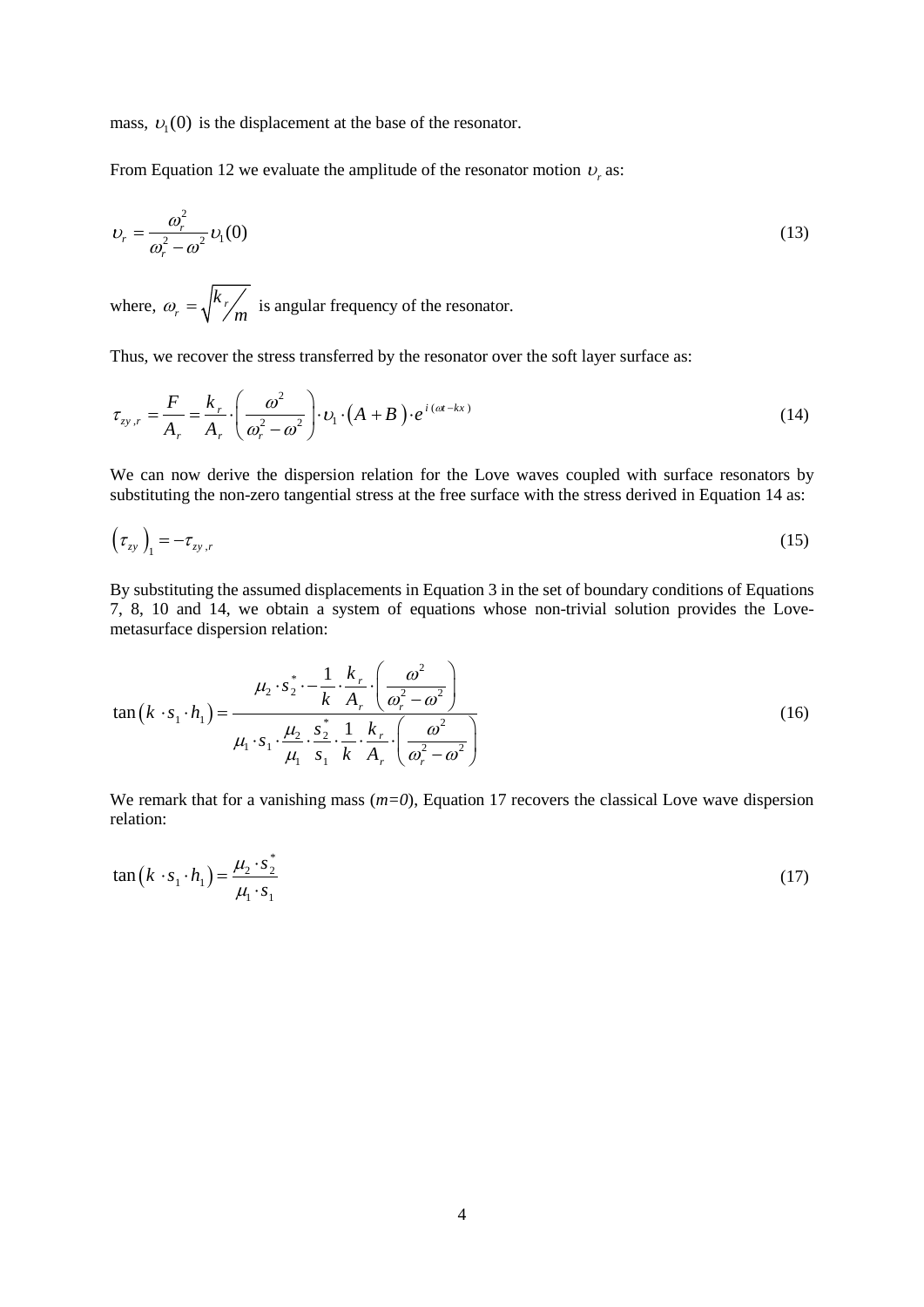

Figure 1. (a) Schematic of layer on half-space require for propagation of the Love wave; (b) interaction with a metabarriers

## *2.2 Numerical modeling*

We utilize the analytically derived dispersion relation to predict the dispersive properties of seismic Love waves interacting with a meter-scale metabarrier. The assumed mechanical parameters for the metabarrier and for the layered soil are given in Table 1.

| <b>Parameters</b> |                                |                         |
|-------------------|--------------------------------|-------------------------|
| Symbol            | Definition                     | Value                   |
| $\beta_1$         | Shear bulk speed in layer      | $300 \, m \cdot s^{-1}$ |
| $\rho_1$          | Density of layer               | $1600 kg \cdot m^{-3}$  |
| h <sub>1</sub>    | Layer height                   | 30 <sub>m</sub>         |
| $\mu_1$           | Shear Modulus in layer         | 144 MPa                 |
| $\beta_2$         | Shear bulk speed in half-space | $1000 m \cdot s^{-1}$   |
| $\rho_2$          | Density of half-space          | $1600 kg \cdot m^{-3}$  |
| $\mu_2$           | Shear Modulus in half-space    | 1600 MPa                |
| $A_{r}$           | Resonator area                 | $1 \, m^2$              |
| $f_r$             | Resonator frequency            | $4.5$ Hz                |
| m                 | Resonator mass                 | Variable                |
| $k_r$             | <b>Resonator stiffness</b>     | Variable                |

Table 1. Numerical and geometrical parameters.

In particular, we analyze the interaction between Love waves and a metabarrier of mechanical resonators having a resonance frequency f<sub>r</sub>= 4.5 Hz. We consider four different values of resonator mass  $m=$  [0, 1000 kg, 2000 kg and 3000 kg] whose dispersion properties calculated as per Equation 16 are shown in Figures 2a, 3a, 4a and 5a. In these figures, the red dashed line indicates the classic Love wave dispersion relation (i.e. no resonators) while the black lines mark the dispersion relation of Love waves interacting with the metabarrier. The dispersion curves for a non-zero value of mass (Figures 3a, 4a and 5a) display a classical avoid crossing behavior between two repelling branches (here defined as lower and upper branch) which separate around the resonator resonance frequency (marked by a black dashed-line).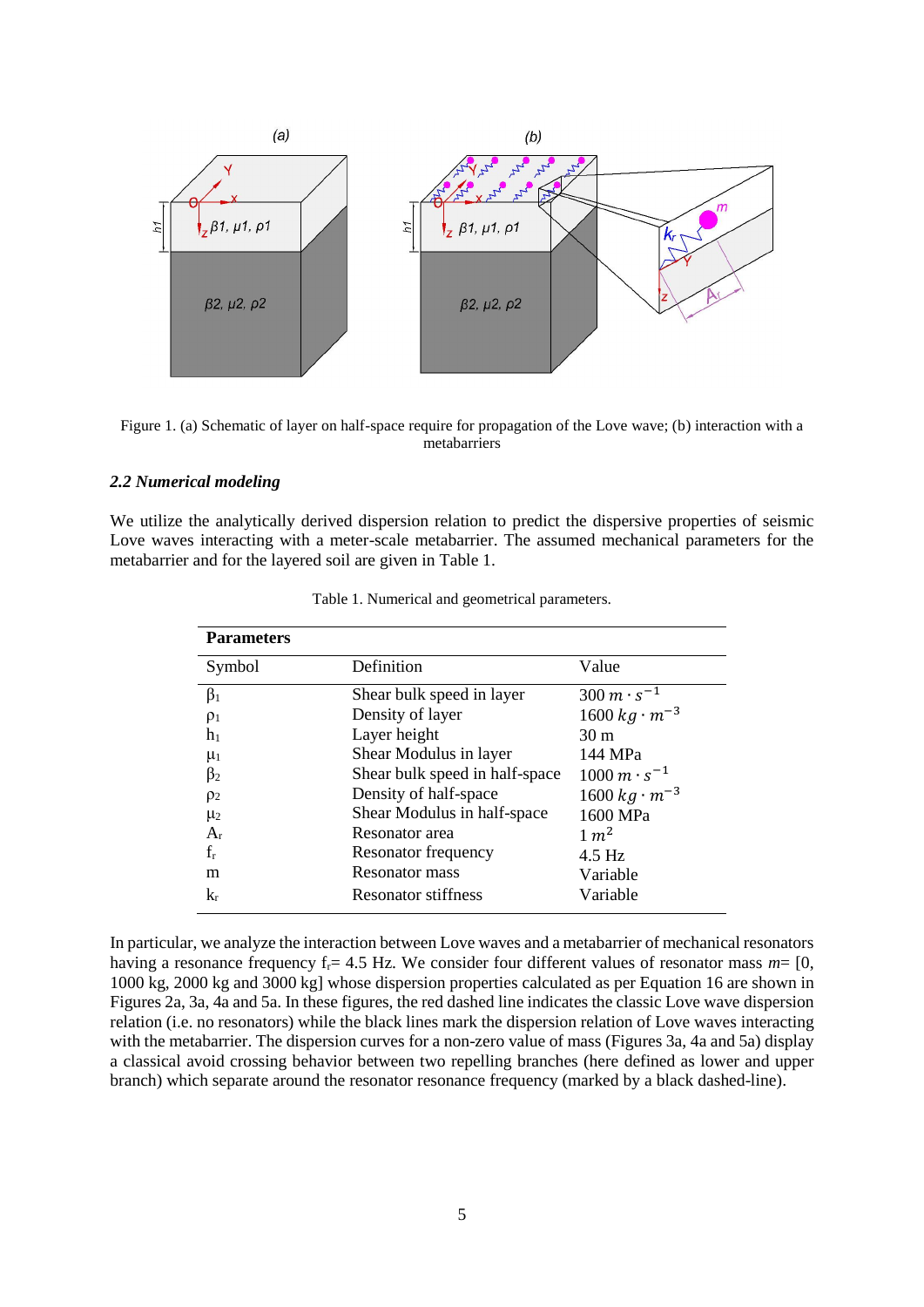

Figure 2. (a) Dispersion curve with zero mass (b) Mode shape of f=4.25 Hz from lower branch (b) Mode shape of f=4.55 Hz from upper branch



Figure 3. (a) Dispersion curve for resonator mass equals to 1000 kg (b) Mode shape of f=4.25 Hz from lower branch (b) Mode shape of f=4.55 Hz from upper branch



Figure 4. (a) Dispersion curve for resonator mass equals to 2000 kg (b) Mode shape of f=4.25 Hz from lower branch (b) Mode shape of f=4.55 Hz from upper branch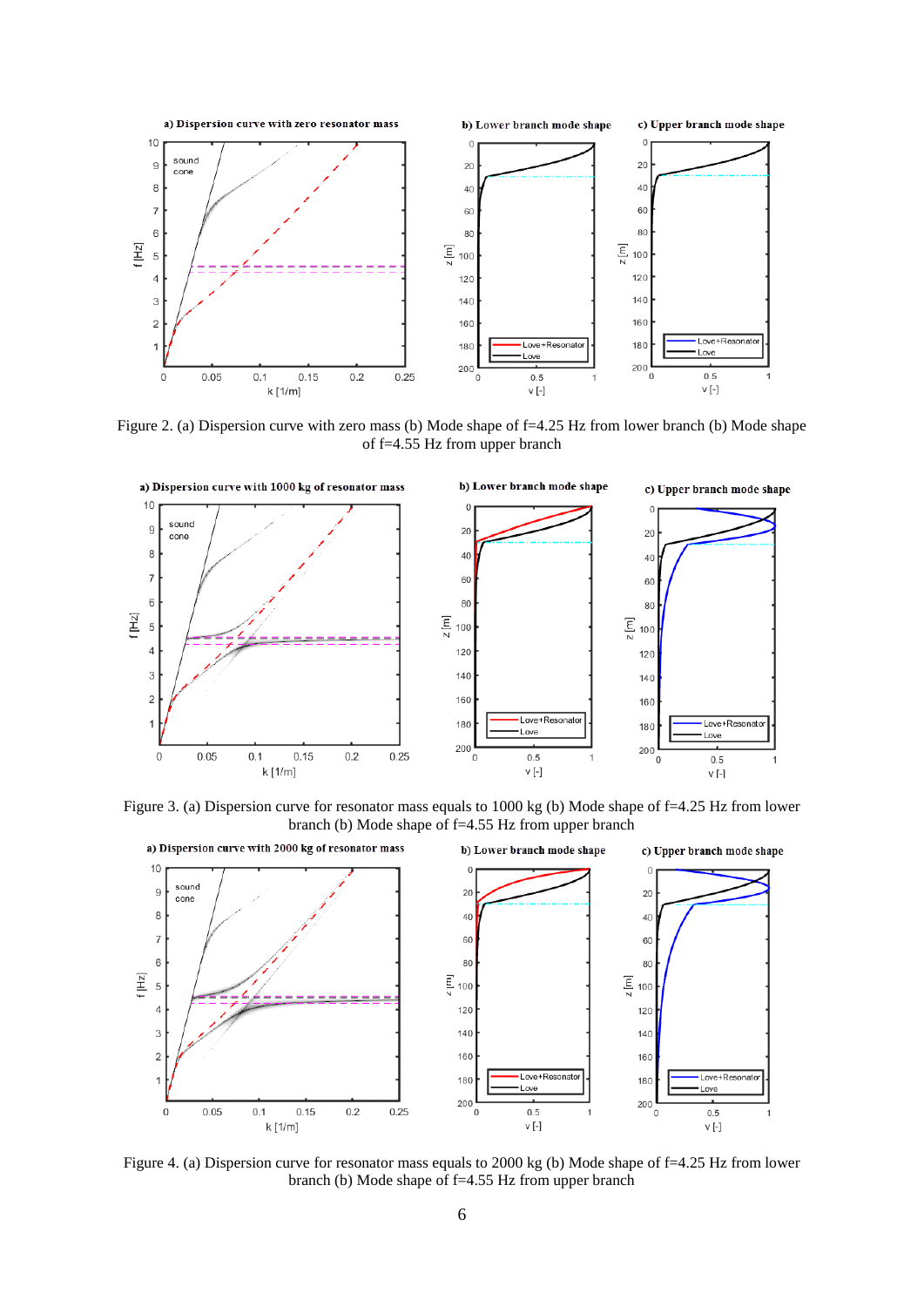

Figure 5. (a) Dispersion curve for resonator mass equals to 3000 kg (b) Mode shape of f=4.25 Hz from lower branch (b) Mode shape of f=4.55 Hz from upper branch

This repulsion increases for an increasing value of mass, resulting in a strong variation of the Love dispersive properties around the resonator frequency. Such variation is accompanied by a significant change in the Love waves shapes around the resonance frequency, as shown in Figures 3b,c, 4b,c, and 5b,c. In particular, the mode shapes of Love waves approaching the resonant frequency  $(f \leq f r, i.e.$  lower branch) show a significant surface confinement due to the in-phase coupling between the resonators and the propagating waves, with the maximum displacement occurring at the resonator base (Figures 3b, 4b and 5b). Conversely, for the upper branch  $(f>f_r)$ , the surface displacement tends to zero, due to the antiphase motion between the resonator mass and the resonator base (Figures 3c, 4c and 5c).

Finally, the existence of this avoided crossing behavior leads to a strong variation of the phase velocity of Loves around the resonance. In Figure 6 is shown the Love wave speed variation for two constant frequencies values f=[4.25, 4.75] Hz for different values of the resonator mass. In this figure, blue and red lines mark the phase velocity of the Love wave branches at 4.25 and 4.55 Hz, respectively. An increase in the resonator mass results in an increase of the upper branch phase velocity and in a decrease of the lower branch phase velocity, respectively. This suggests the possibility of manipulating the Love wave speed and consequently the refractive index of the medium. This capability could open to the design of metabarriers and metalenses to control the direction of Love wave propagation.



Figure 6. Effect of resonator mass on the Love wave phase speed

## **3. CONCLUSIONS**

The horizontal ground shaking generated by the propagation of seismic Love waves is a primary cause of damages in structures and infrastructures during an earthquake.